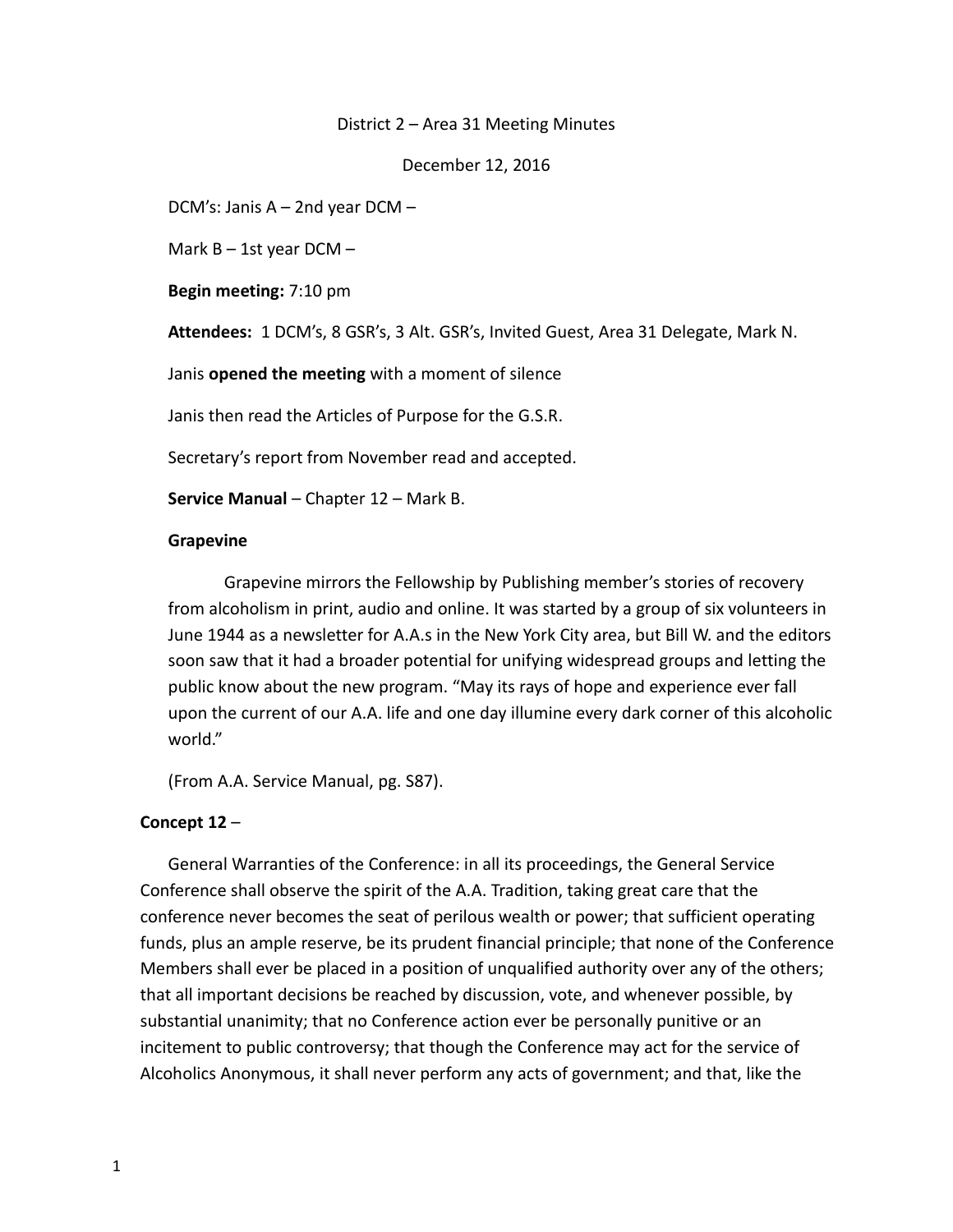Society of Alcoholics Anonymous which it serves, the Conference itself will always remain democratic in thought and action.

(From A.A. Service Manual, pg. 60).

**Next Month presenters:** Chapter 01 – Tim G. & Tradition 01 – Joe K.

## **District 2 Group Topics, Concerns & Follow-Up**

There are groups still reporting that they need support: Westfield Sunday night group and Holyoke Tuesday night women's meeting.

There will be no meeting Friday, December 31, 2016 at HCC. The college will be closed.

**DCM Report –** The Area voted to keep the reimbursement for milage at 32 cents/mile.

The Area gave a loan to an AdHoc Committee to put together the dinner to hear Bob W. the outgoing Trustee-at-Large for the U.S.

**Old Business –** Outgoing G.S.R.'s need to fill out a Registry Form.

**New Business –** None

### **Area 31 Delegate – Mark N.**

- At the G.S.O. level, there are 2 committee member openings: Committee on Public Information has opening for a non-trustee appointed committee member.
- Also, an opening for a non-trustee appointed Committee Member for the Cooperation With the Professional community committee.
- The financial state of the North Eastern part of the U.S. is good this year.
- The G.S.O. now has an online method for sending donations.
- There is a discussion now about having a G.S.O. conference held in Canada, sometime in the future.

Anyone interested in the committee positions above or the online payment details can contact Mark N. at [delegate@area31aa.org](mailto:delegate@area31aa.org)

# **Meeting closed at 7:50 pm with "I am responsible pledge"**

Next Meeting: January 09, 2017

Thank you all for the opportunity to serve as the District 2 secretary.